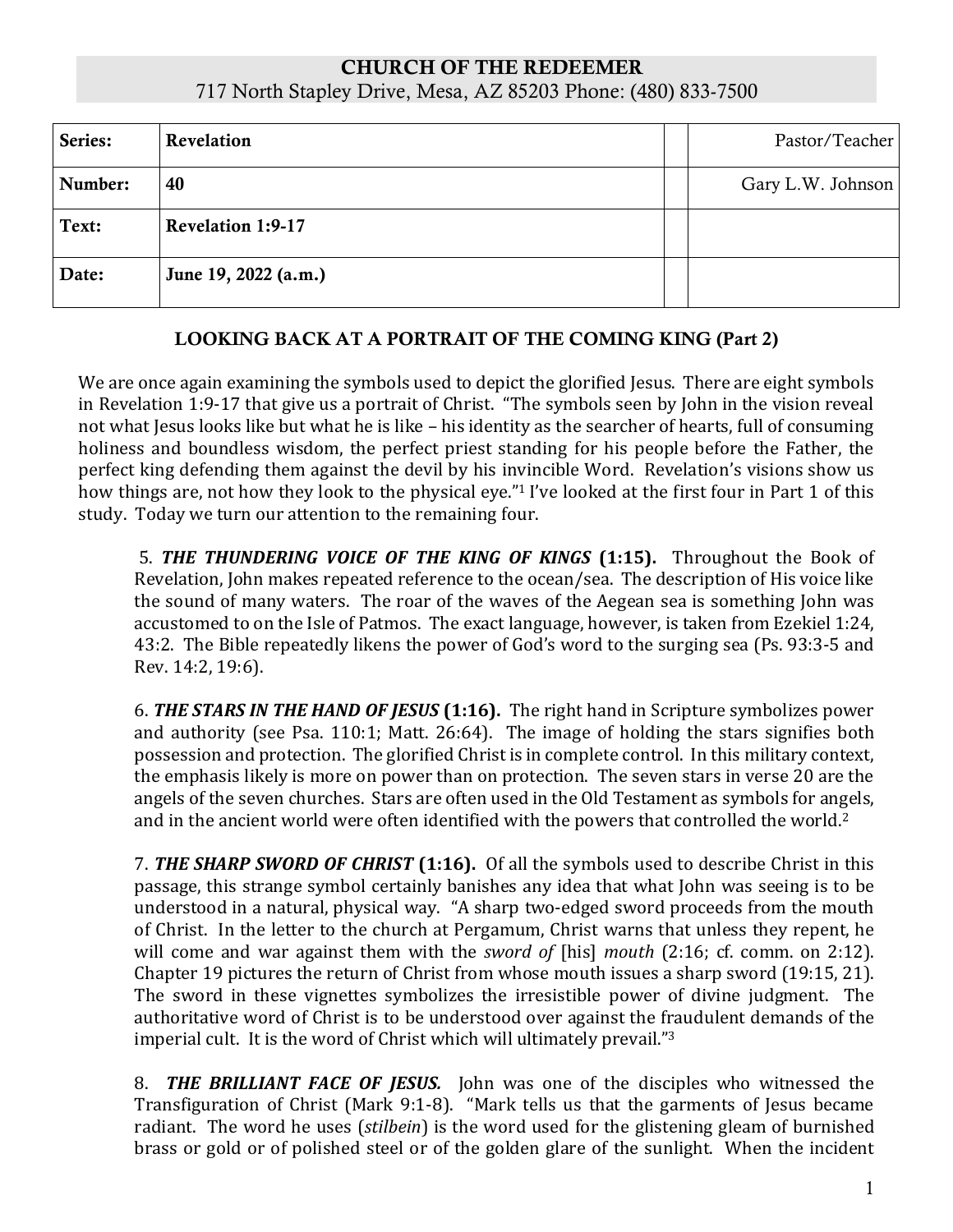came to an end a cloud overshadowed them. In Jewish thought the presence of God is regularly connected with the cloud. It was in the cloud that Moses met God. It was in the cloud that God came to the Tabernacle. It was the cloud which filled the Temple when it was dedicated after Solomon had built it. And it was the dream of the Jews that when the Messiah came the cloud of God's presence would return to the Temple. (Exodus 16:19, 19:9, 33:9; 1 Kings 8:10; 2 Maccabees 2:8.). The descent of the cloud is a way of saying that the Messiah had come, and any Jew would understand it like that."<sup>4</sup>

Taken together, these symbols give us a glorious picture of our Lord. These remarkable features recall the vision of Daniel 10:5-6.

| The Son of Man in Revelation 1:13-16                 | The heavenly Man in Daniel 10:5-6                |
|------------------------------------------------------|--------------------------------------------------|
| a golden sash round his chest (perieōsmenon          | a belt of fine gold round his waist              |
| $\ldots$ chrysan)                                    | (periezōsmenē en chrysiō)                        |
| his eyes were like a flame of fire ( <i>hoi</i>      | his eyes like flaming torches (hoi               |
| ophthalmoi autou hōs phlox pyros)                    | ophthalmoi autou hõsei lampades pyros)           |
| his feet were like burnished bronze                  | his arms and legs like the gleam of              |
| (chalkolibanō)                                       | burnished bronze (chalkou)                       |
| his voice [ <i>phōnē</i> ] was like the roar of many | the sound [ <i>phōnē</i> ] of his words like the |
| waters                                               | like the sound of a multitude                    |
| his face <i>[hē opsis autou]</i> was like the sun    | his face [to prosopon autou] like the            |
| shining in full strength                             | appearance of lightning <sup>5</sup>             |

**CONCLUSION:** H. P. Liddon, in a work that I have made reference to many times over the years, has a very compelling analysis on the differences between *admiration* and *adoration* of Christ. "The early Christian Church did not content herself with *admiring* Jesus Christ. She adored Him. She approached His glorious Person with that very tribute of prayer, of self-prostration, of self-surrender, by which all serious Theists whether Christian or non-Christian, are accustomed to express their felt relationship as creatures to the Almighty Creator. For as yet it was not supposed that a higher and truer knowledge of the Infinite God would lead man to abandon the sense and the expression of complete dependence upon Him and of unmeasured indebtedness to Him, which befits a reasonable creature whom God has made, and whom God owns and can dispose of, when such a creature is dealing with God. As yet it was not imagined that this bearing would or could be exchanged for the more easy demeanour of an equal, or of one deeming himself scarcely less than an equal, who is intelligently appreciating the existence of a remarkably wise and powerful Being, entitled by His activities to a very large share of speculative attention. The Church simply adored God; and she adored Jesus Christ, as believing Him to be God. Nor did she destroy the significance of this act by conceiving that administration differs from adoration only in degree; that a sincere admiration is practically equivalent to adoration; that adoration after all is only admiration raised to the height of an enthusiasm. You will not deem it altogether unnecessary, under our present intellectual circumstances, to consider for a moment whether this representation of the relationship between admiration and adoration be strictly accurate. So far indeed is this from being the case, that adoration and admiration are at one and the same moment and with reference to a single object mutually exclusive of each other. Certainly, in the strained and exaggerated language of poetry or of passion, you may speak of adoring that on which you lavish an unlimited admiration. But the common sense and judgment of men refuses to regard admiration as an embryo form of adoration, or as other than